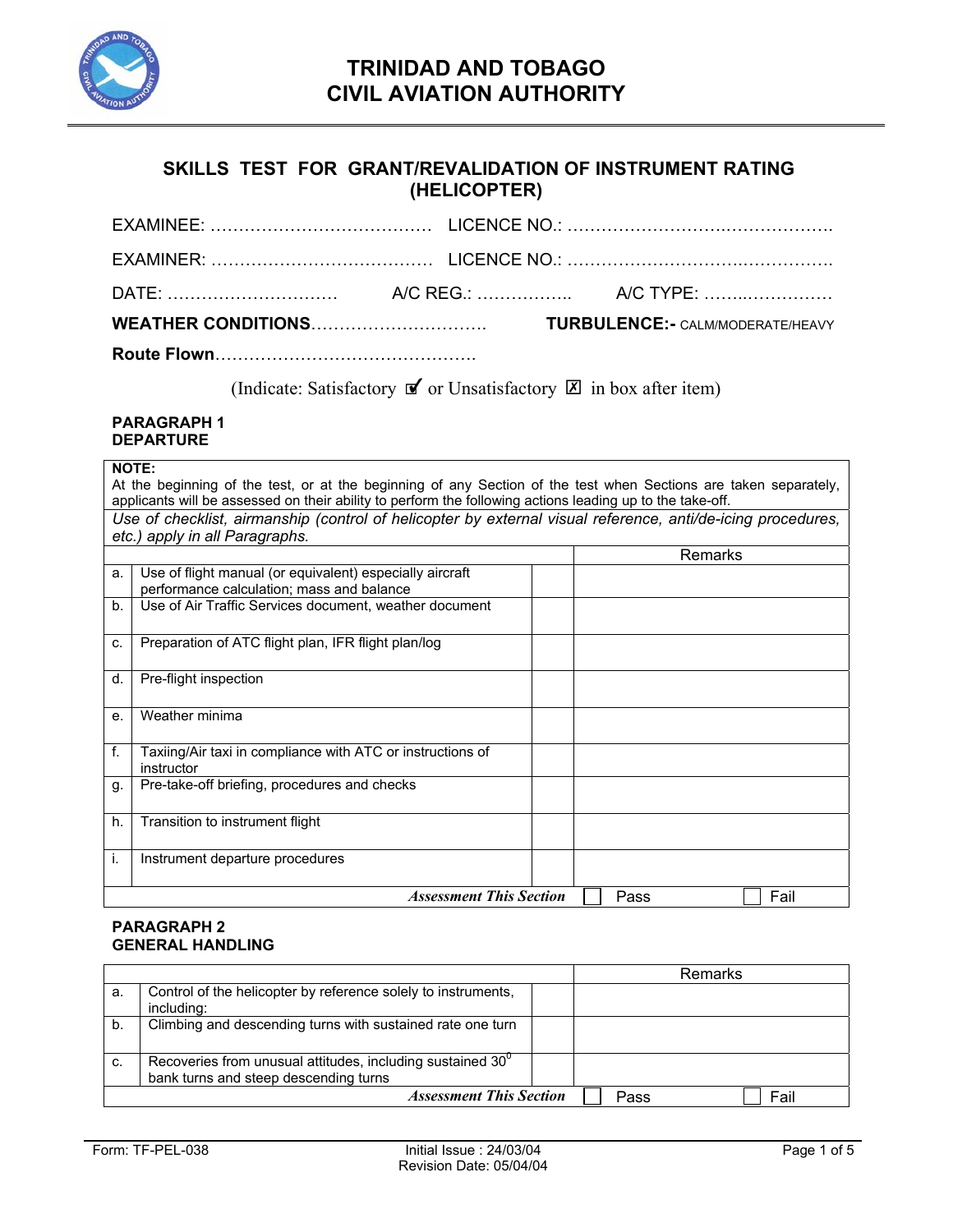

### **PARAGRAPH 3 EN-ROUTE IFR PROCEDURES**

|         |                                                                               | Remarks      |
|---------|-------------------------------------------------------------------------------|--------------|
| a.      | Tracking including interception, e.g. NDB, VOR, RNAV                          |              |
| b.      | Use of radio aids                                                             |              |
| C.      | Level flight control of heading, attitude and airspeed, power<br>setting      |              |
| d.      | Altimeter settings                                                            |              |
| $e_{i}$ | Timing and revising of ETAs                                                   |              |
| f.      | Monitoring of flight progress, flight log, fuel usage, systems,<br>management |              |
| g.      | Ice protection procedures, simulated if necessary and<br>applicable           |              |
| h.      | ATC liaison and compliance, R/T procedures                                    |              |
|         | Holding procedures                                                            |              |
|         | <b>Assessment This Section</b>                                                | Fail<br>Pass |

#### **PARAGRAPH 4 PRECISION APPROACH**

|                                                |                                                                             | <b>Remarks</b> |
|------------------------------------------------|-----------------------------------------------------------------------------|----------------|
| a.                                             | Setting and checking of navigational aids, identification of<br>facilities  |                |
| b.                                             | Arrival procedures, altimeter checks                                        |                |
| C.                                             | Approach and landing briefing, including<br>descent/approach/landing checks |                |
| $d.*$                                          | Holding procedure                                                           |                |
| е.                                             | Compliance with published approach procedure                                |                |
| f.                                             | Approach timing                                                             |                |
| g.                                             | Altitude, speed, heading control, (stabilised approach)                     |                |
| $h^*$ .                                        | Go-around action                                                            |                |
| i.                                             | Missed approach procedure / landing                                         |                |
| j.                                             | ATC Liaison - compliance, R/T procedures                                    |                |
| *<br>to be performed in Section 4 or Section 5 |                                                                             |                |
|                                                | <b>Assessment This Section</b>                                              | Fail<br>Pass   |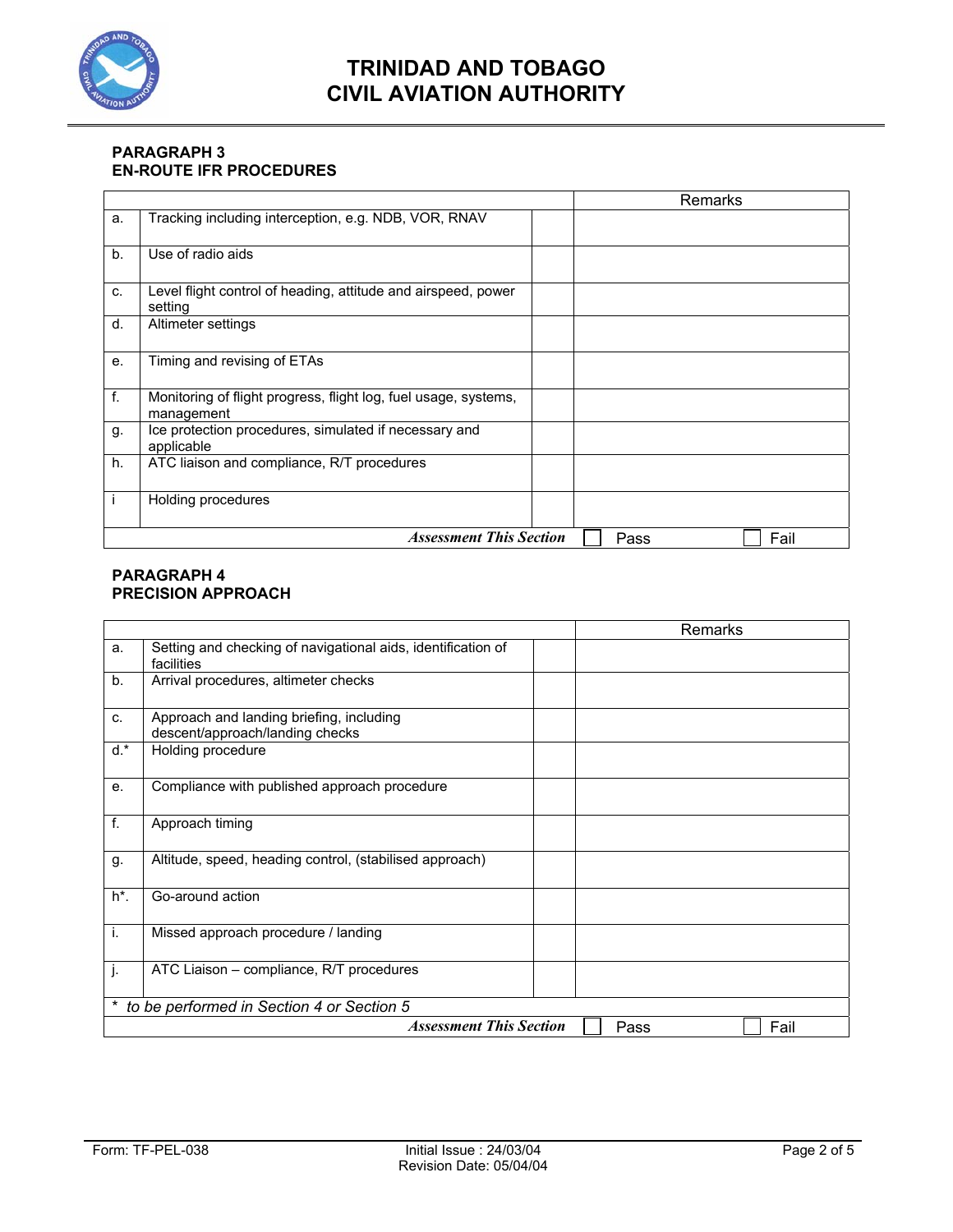

### **PARAGRAPH 5 NON-PRECISION APPROACH**

|                                           |                                                                             |  | Remarks      |
|-------------------------------------------|-----------------------------------------------------------------------------|--|--------------|
| a.                                        | Setting and checking of navigational aids, identification of<br>facilities  |  |              |
| b.                                        | Arrival procedures, altimeter checks                                        |  |              |
| C.                                        | Approach and landing briefing, including<br>descent/approach/landing checks |  |              |
| $d.*$                                     | Holding procedure                                                           |  |              |
| e.                                        | Compliance with published approach procedure                                |  |              |
| f.                                        | Approach timing                                                             |  |              |
| g.                                        | Altitude, speed, heading control (stabilized approach)                      |  |              |
| $h.*$                                     | Go around action                                                            |  |              |
| i.                                        | Missed approach procedure / landing                                         |  |              |
| j.                                        | ATC liaison – compliance, R/T procedures                                    |  |              |
| to be performed in Section 4 or Section 5 |                                                                             |  |              |
|                                           | <b>Assessment This Section</b>                                              |  | Fail<br>Pass |

### **PARAGRAPH 6 ABNORMAL AND EMERGENCY PROCEDURES**

This section may be combined with sections 1 through 5. the test shall have regard to control of the helicopter, identification of the failed engine, immediate actions (touch drills) follow-up actions and checks and flying accuracy in the following situations.

|    |                                                                                                                                                                        | Remarks      |
|----|------------------------------------------------------------------------------------------------------------------------------------------------------------------------|--------------|
| a. | Engine failure after take-off and on/during approach * (at a<br>safe altitude unless carried out in a flight simulator or FNPT<br>11)<br>*Multi-engine helicopter only |              |
| b. | Failure of stability augmentation devices/hydraulic system (if<br>applicable)                                                                                          |              |
| C. | <b>Limited Panel</b>                                                                                                                                                   |              |
| d. | Autorotation and recovery to a pre-set altitude                                                                                                                        |              |
| е. | Precision approach manually without flight director*                                                                                                                   |              |
|    | Precision approach manually with flight director*                                                                                                                      |              |
|    | *Only one item to be tested.                                                                                                                                           |              |
|    | <b>Assessment This Section</b>                                                                                                                                         | Fail<br>Pass |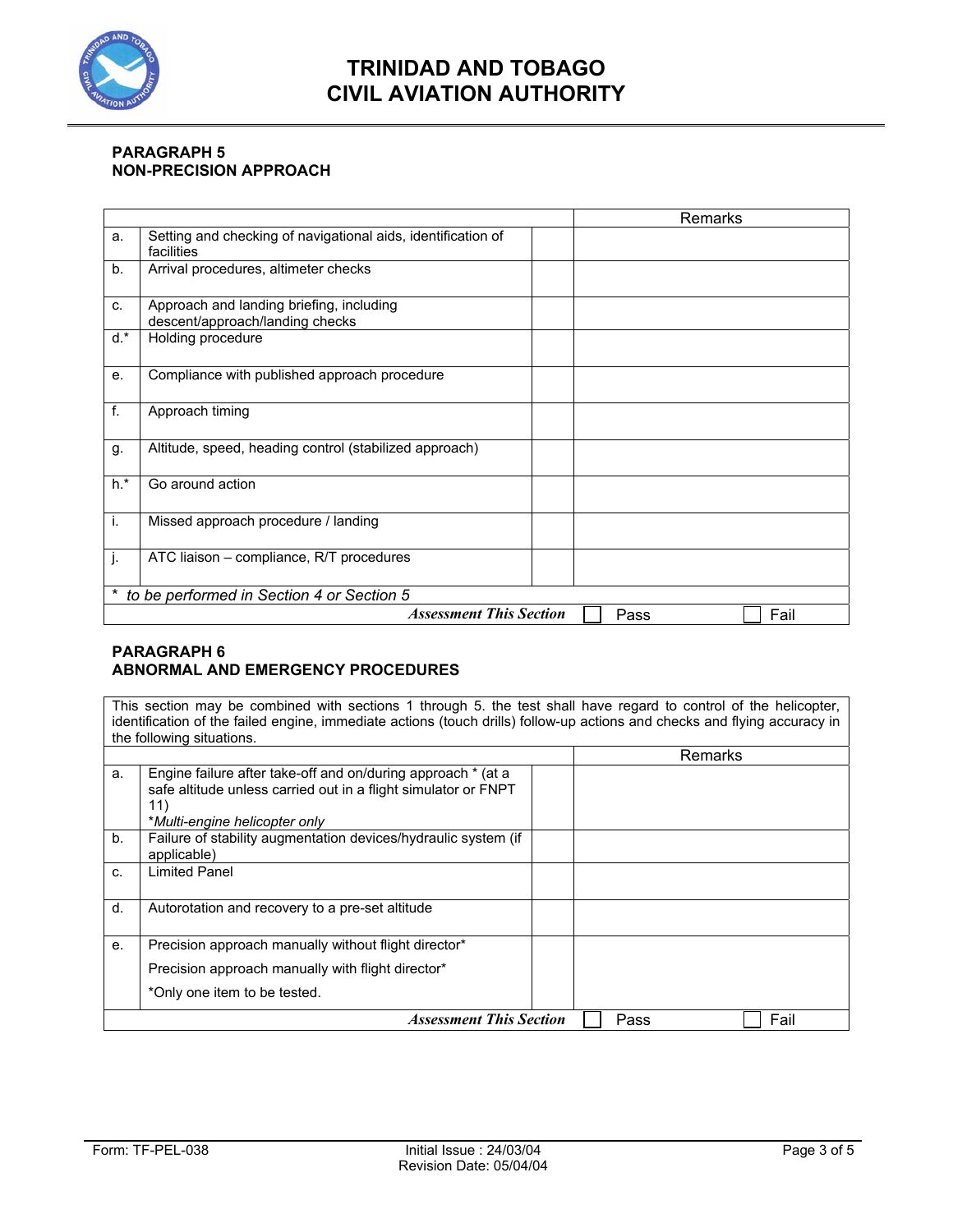

| <b>RESULT:</b>                                                                                                                                             |                                                                                                                                                                                                                                                                                                                                  |  |  |  |
|------------------------------------------------------------------------------------------------------------------------------------------------------------|----------------------------------------------------------------------------------------------------------------------------------------------------------------------------------------------------------------------------------------------------------------------------------------------------------------------------------|--|--|--|
|                                                                                                                                                            |                                                                                                                                                                                                                                                                                                                                  |  |  |  |
|                                                                                                                                                            |                                                                                                                                                                                                                                                                                                                                  |  |  |  |
| I, the undersigned, duly appointed by the Director General of Civil Aviation to conduct the above test<br>required checks.<br>Candidates Log Book signed □ |                                                                                                                                                                                                                                                                                                                                  |  |  |  |
|                                                                                                                                                            | Examiner<br>yy/mm/dd                                                                                                                                                                                                                                                                                                             |  |  |  |
|                                                                                                                                                            | GUIDELINES FOR THE SKILLS TEST                                                                                                                                                                                                                                                                                                   |  |  |  |
| (a)                                                                                                                                                        | An applicant for a skill test for the Instrument Rating shall have satisfactorily completed all of the required<br>training including instruction on the same type and class of helicopter to be used in the test. The helicopter<br>used for the skill test shall meet the requirements for training helicopter.                |  |  |  |
| (b)                                                                                                                                                        | The administrative arrangements for confirming the suitability of the applicant to take the test, including<br>disclosure of the training record of the applicant, to the Examiner, shall be determined by the Authority;                                                                                                        |  |  |  |
| (c)                                                                                                                                                        | An applicant shall pass paragraphs 1 through 6 of the skill test. Failure of more than five items will require<br>the applicant to take the entire test again. Where the applicant fails in five or less items, he shall take the<br>failed items again;                                                                         |  |  |  |
| (d)                                                                                                                                                        | Should the applicant choose to terminate a skill test for reasons considered inadequate by the Flight<br>Examiner, the applicant shall retake the entire skill test. If the test is terminated for reasons considered<br>adequate by the Flight Examiner, only those sections not completed shall be tested in a further flight. |  |  |  |
| (e)                                                                                                                                                        | Failure in a paragraph of the re-test, including those paragraphs that have been passed on a previous<br>attempt, will require the applicant to take the entire re-test again. All paragraphs of the skill test shall be<br>completed within sixty days;                                                                         |  |  |  |
| (f)                                                                                                                                                        | Further training may be required following any failed skill test. Failure to achieve a pass in all paragraphs of<br>the test in two attempts shall require further training as determined by the Authority. There is no limit to the<br>number of skill tests that may be attempted.                                             |  |  |  |

- (g) The Authority will provide the Flight Examiner with adequate safety advice to ensure that the test is conducted safely should the applicant choose to terminate a skill test for reasons considered inadequate by the Flight Examiner, the applicant shall retake the entire skill test. Where the skill test is terminated for reasons considered adequate by the Flight Examiner, only those paragraphs not completed shall be tested in a further flight;
- (h) At the discretion of the Flight Examiner, any manoeuvre or procedure of the test may be repeated once by the applicant. The Flight Examiner may stop the test at any stage if it is considered that the demonstration of flying skill by the applicant requires a complete re-test;
- (i) An applicant shall be required to fly the helicopter from a position where the pilot in command functions can be performed and to carry out the test as if there is no other crew member. Responsibility for the flight shall be allocated in accordance with the Act or Regulations made thereunder;
- (j) The route to be flown shall be chosen by the Flight Examiner and the destination shall be a controlled aerodrome. The route may end at the aerodrome of departure or at another aerodrome. The applicant shall be responsible for flight planning and shall ensure that all equipment and documentation for the execution of the flight are on board.